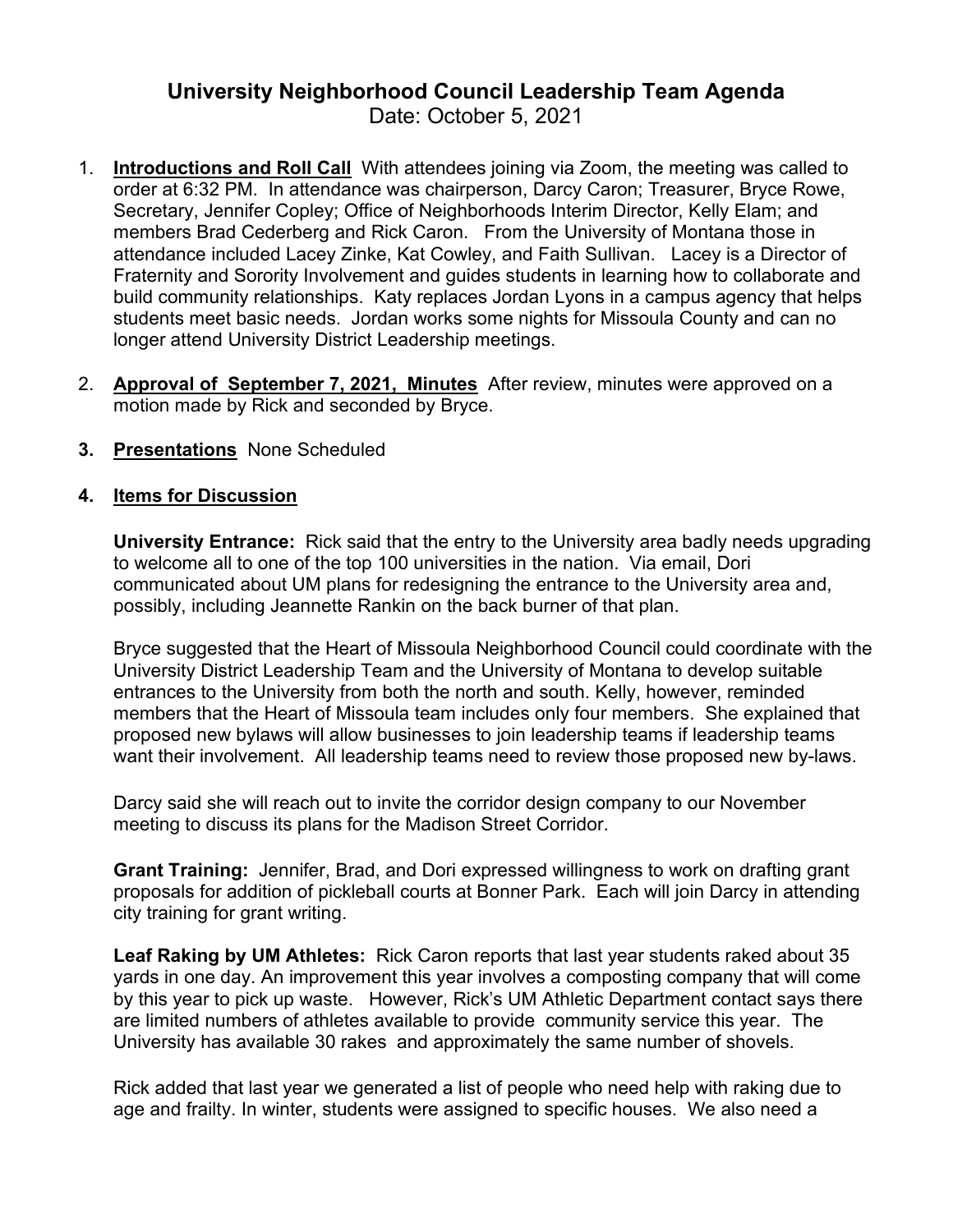feedback loop, according to Rick, so we can actually get feedback on which students showed up to rake and shovel. Brad suggested informing Lacey of dates that we want to work with UM students. Faith suggested that we could get many additional volunteers.

**Collaborations with UM Greeks and Neighborhood Council:** Members asked Lacey if Greek houses would like to get involved. Lacey responded that Greeks may be interested. Chapter presidents have been told that University cleanup with be on the Sunday afternoon, October 17. Lacey explained that all students involved in Greek life have service requirements and are excited to contribute. She and Rick exchanged phone numbers for future planning. Lacey also promised to talk to other UM folks on how to show more pride in UM and the neighborhood.

Lacey Zinke then introduced Faith Sullivan. Faith is a junior and President of the women's advocacy group for the sororities on campus.

**Neighborhood-Student Communication:** Darcy Caron explained that Neighborhood Ambassadors no longer exist but expressed a desire to have continuing connections with UM students who can share UM campus events and concerns with the leadership team. Rick noted that the largest portion of our neighborhood is the UM campus, and that he wants them involved. Darcy invited students present to future neighborhood meetings, asking them to think about ways to collaborate in the future.

On November 6, Greek houses on campus begin their annual food collection competition against MSU. Dates are not final, but the  $6<sup>th</sup>$  to the 20<sup>th</sup> of November are tentative dates.

One large Greek house, *Kappa Kappa Gamma's* John R. Toole House was on suspension for low numbers. The house is presently empty and there are no plans to use the house. Lacey will keep us informed about what will happen to that house, and believes the upkeep is ongoing.

Kat Sullivan has worked with the Renter Center since 2017. She wants to figure out how to keep connections and involvement. Kat said she is happy to attend our meetings and stay involved.

Darcy said that neighbors appreciate the Sunday sweeps after football games and added thanks for the neighborhood cleanups. Jennifer expressed appreciation for the cleanup of pumpkins. Due to her late hiring, Kat said she may not be able to get some previous services organized this year. Bryce added his appreciation for the block party students organized in the past and he hopes a similar activity will occur this year. Jennifer thanked Lacey, Kat, and Faith for adding the student perspective. Darcy followed up with a suggestion that we all collaborate on an April cleanup.

**Newsletter:** Darcy said that it is time to get out a news report for the neighborhood, each member contributing a paragraph. We will include a neighborhood survey in the newsletter.